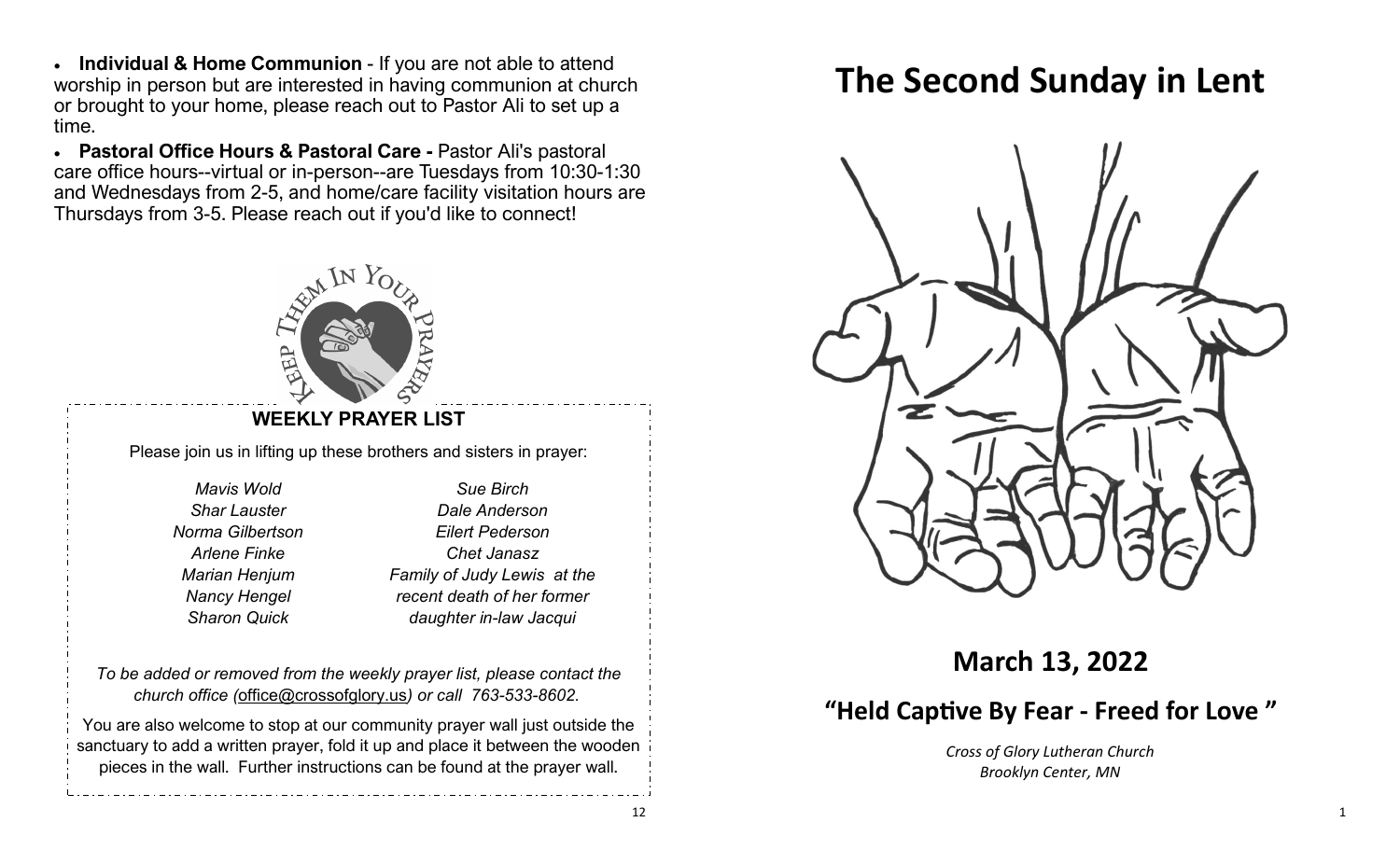# **PRELUDE**

#### **WELCOME**

# **CONFESSION + FORGIVENESS**

Pastor: In the name of God,  $\pm$  Father, Son, and Holy Spirit, in whom we are set free. **All: Amen.**

(*Silence is kept for reflection)*

### Holy One,

**we confess our captivity:**

**the ways we draw boundaries between us,**

**the ways we let fear separate us from our neighbors in need,**

**the ways we take part in death-dealing forces, rejecting your gift of life,**

**the ways worry consumes us,**

**the ways our possessions possess us,**

**and the many other powers that hold us captive.**

**Forgive us, O God, and free us,**

**that through the power of your love,**

**we might live to love one another. Amen,**

Beloved in Christ, where the Spirit of the Lord is, there is freedom. In Jesus, God comes to you again and again, forgives you, and sets you free.

Live now in this wild and holy freedom to love one another. **Amen.**

*\*\* Please stand as you are able \*\**

# **MUSIC Joyous Light of Heavenly Glory**

Joyous light of heavenly glory, loving glow of God's own face, you who sing creation's story, shine on every land and race. Now as morning breaks around us, we shall raise our songs to you, God of daybreak, God of shadows, come and light our hearts anew.

# **COMMUNITY ANNOUNCEMENTS**

• **Lenten Wednesday Service -** Join us for Lenten prayer service each Wednesday at noon. We'll gather on Zoom for a short time of "Lectio Divina," a contemplative practice of praying through scripture. Connect by phone or computer using the same Zoom info we use for Sundays. Service recordings will be posted on our website.

• **Want to Know More About COG?** - If you're interested in learning more about life together at Cross of Glory, or joining as a new member, please reach out to Pastor Ali ([atranvik@crossofglory.us\)](mailto:atranvik@crossofglory.us).

• **Upcoming Meetings -** The Worship, Music, Arts & Fellowship committee will meet today after worship. Church Council will meet next Sunday.

• **Fellowship Hour** - We are excited to resume Fellowship Hour after Sunday worship, beginning today with coffee. In order to serve food in the future, we need people for set-up and clean-up each week. Sign-up to help on the list at the usher's table in the back or by calling the church office. Thank you!

• **Welcoming Refugee Neighbors** - CAPI has asked for COG's help in welcoming Afghani families to the area. If you're able to provide some basic household items for our new neighbors, visit <https://a.co/7LWz5BS> to view their Amazon wishlist and purchase an item. See the March Glory Banner for more information.

• **Bible Study -** All are welcome to take part in Bible Study Tuesday mornings at 9:30 am via Zoom or in person. We're going through the Augsburg Fortress booklets, looking at the upcoming Sunday's lesson. Reach out to Pastor Ali if you need a booklet or would like more information.

• **Glory Banner Update -** If you have an article you would like to include in April's Glory Banner, please have them submitted to Rachel by Monday March 21.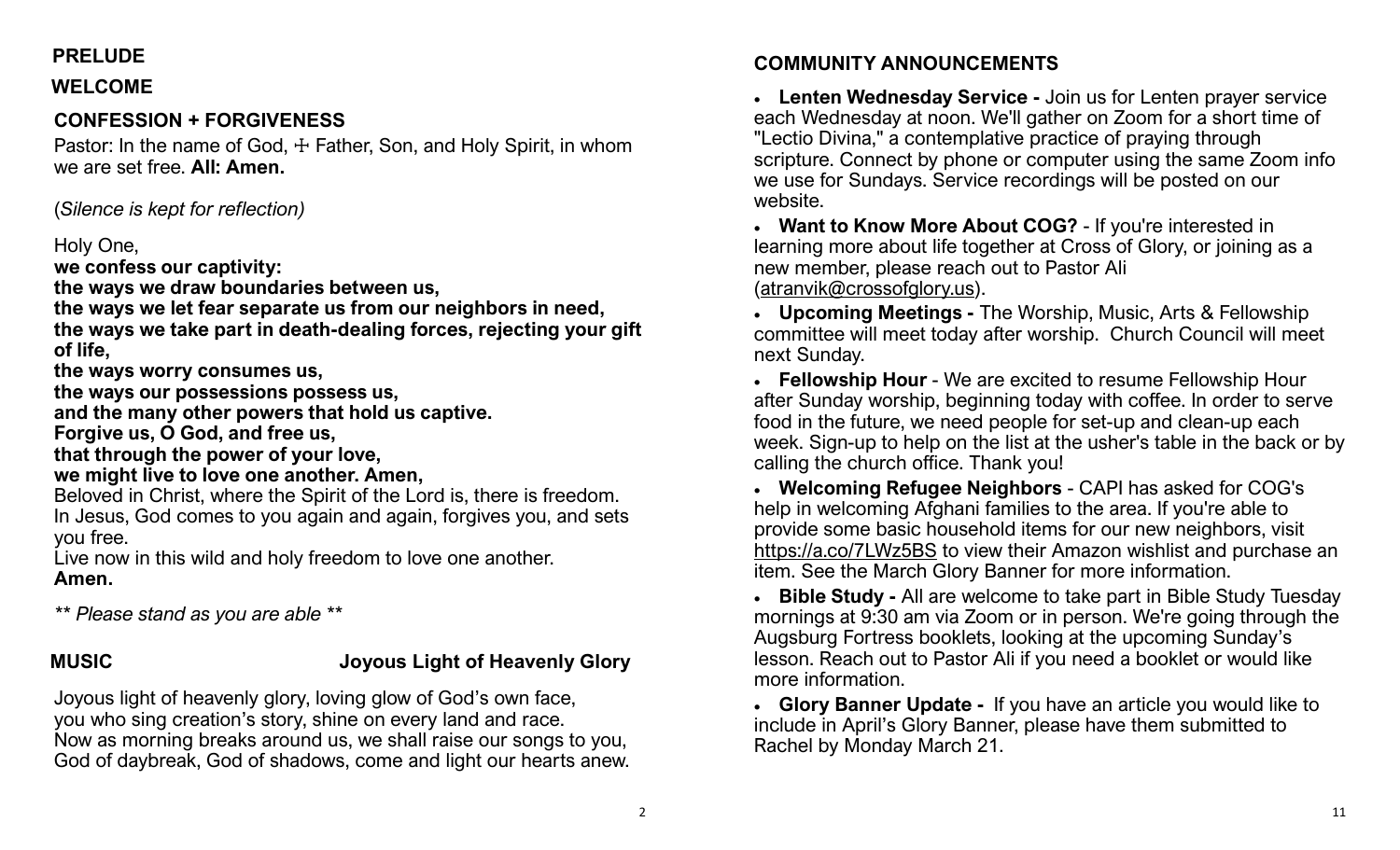### **ANNOUNCEMENTS**

*\*\* Please stand as you are able \*\**

# **BLESSING**

Leader: Let us bless our God.

### **All: Praise and thanks to you.**

Leader: May God, Creator, bless us and keep us, may Christ be ever light for our lives, may the Spirit of love be our guide and path, for all of our days.

#### **Amen.**

# **DISMISSAL**

P: Go in peace, live in freedom. **ALL: Thanks be to God!**

# **POSTLUDE**

# **MUSIC CREDITS**

The Order of Service is from Evangelical Lutheran Worship which is commended for use in the Evangelical Lutheran Church in America.

Sundays and Seasons © 2020 Augsburg Fortress. Reprinted by permission under Augsburg Fortress Liturgies Annual License #024779. All rights reserved.

# **WORSHIP LEADERSHIP**

Pastor: Rev. Ali Tranvik Vocalist, choir, and handbell director: Keith J. Williams Pianist, vocalist, worship team director, tech director: Mark Trease Vocalist: Kris Simon Lector: Kris Simon Greeters: Tom Simon and Audrey Retrum Technical Team: Ryan Bailey, Dawn Bailey, and Bill Bailey Ministers: The people of Cross of Glory

In the stars that grace the darkness, in the blazing sun of dawn, in the light of peace and wisdom, we can hear your quiet song. Love that fills the night with wonder, love that warms the weary soul, Love that bursts all chains asunder, set us free and make us whole.

You who made the heaven's splendor, every dancing star of night, make us shine with gentle justice, let us each reflect your light. Mighty God of all creation, gentle Christ who lights our way, loving spirit of salvation, lead us on to endless day.

# **THANKSGIVING**

Leader: May God be with you all.

#### **ALL: And also with you.**

L: Let us sing our thanks to God.

#### **A: It is right to give God thanks and praise.**

L: Blessed are you, Creator of the universe, from old you have led your people by night and day. May the light of your Christ make our darkness bright, for your Word and your presence are the light of our pathways, and you are the light and life of all creation. **A: Amen.**

# **PSALMODY**

*This song, drawing on the words of Psalm 141, begins in unison then breaks into a two-part round. Those seated in the front of the sanctuary, sing Part I. If you're seated in the back, sing Part II (if you're worshiping online, sing either!).*

### *Refrain (begins in unison):*

Let my prayer rise up as incense before you, the lifting up of my hands as an offering to you.

*Part I & II (sung as a round):* 

O God, I call to you, come to me now; hear my voice when I cry to you. (*Refrain)*

Keep watch within me, God; deep in my heart may the light of your love be burning bright. (*Refrain)*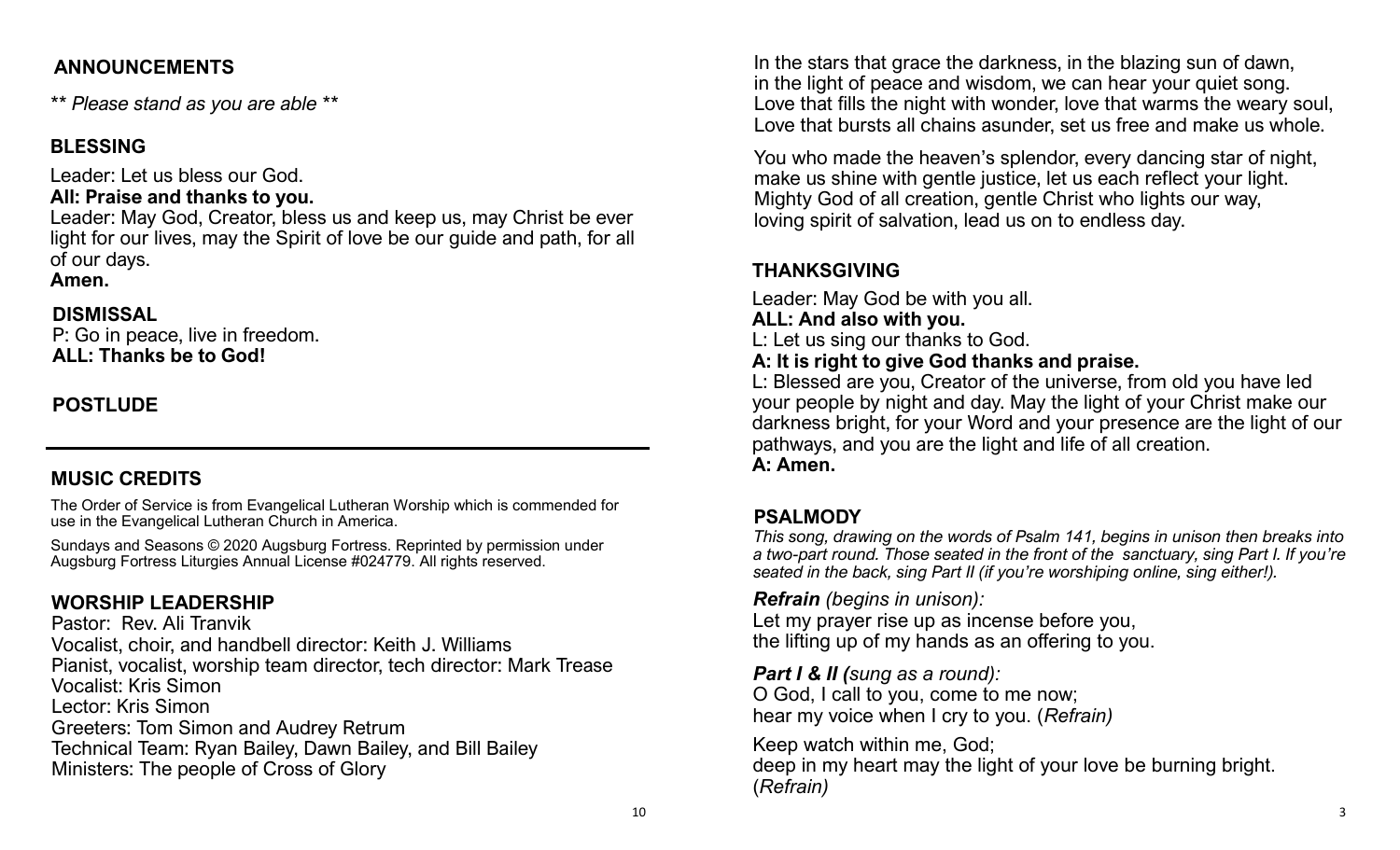All praise to the God of all, Creator of life; all praise be to Christ and the Spirit of love. (*Refrain)*

*\*\* Please be seated \*\**

*(Silence is kept for meditation)*

#### **PRAYER**

Pastor: Let us pray together...

**ALL: May our prayers come before you, O God, as incense, and may your presence surround and fill us, so that together with all creation, we might sing your praise and your love in our lives. Amen.**

#### **FIRST READING Psalm 27**

The LORD is my light and my salvation; whom shall I fear? The LORD is the stronghold of my life; of whom shall I be afraid? When evildoers assail me to devour my flesh my adversaries and foes they shall stumble and fall. Though an army encamp against me, my heart shall not fear; though war rise up against me, yet I will be confident. One thing I asked of the LORD, that will I seek after: to live in the house of the LORD all the days of my life, to behold the beauty of the LORD, and to inquire in his temple. For he will hide me in his shelter

#### **PRAYERS OF THE PEOPLE**

*Refrain (sung by all after each verse):* **God of mercy, hold us in love.**

#### Leaders:

- 1. In peace, in peace we pray to you
- 2. For peace and salvation, we pray to you
- 3. For peace between nations, peace between peoples
- 4. For we who are gathered to worship and praise you
- 5. For all of your servants who live out your gospel
- 6. For all those who govern that justice might guide them
- 7. For all those who labor in service to others
- 8. Grant weather that nourishes all of creation
- 9. Keep watch on our loved ones and keep us from danger
- 10: For all the beloved who rest in your mercy

L: Help us, comfort us, all of our days. **ALL: Keep us, hold us, gracious God.**

Pastor: Great and merciful  $+$  God, Source and Ground of all goodness and life, give to your people the peace that passes all understanding, and the will to live your Gospel of mercy and justice, through Jesus Christ our Lord. **Amen**.

# **LORD'S PRAYER**

God, remember us in your love, and teach us to pray: **Our Father, who art in heaven, hallowed be thy name, thy kingdom come, thy will be done, on earth as it is in heaven. Give us this day our daily bread; and forgive us our trespasses, as we forgive those who trespass against us; and lead us not into temptation, but deliver us from evil. For thine is the kingdom, and the power, and the glory, forever and ever. Amen.**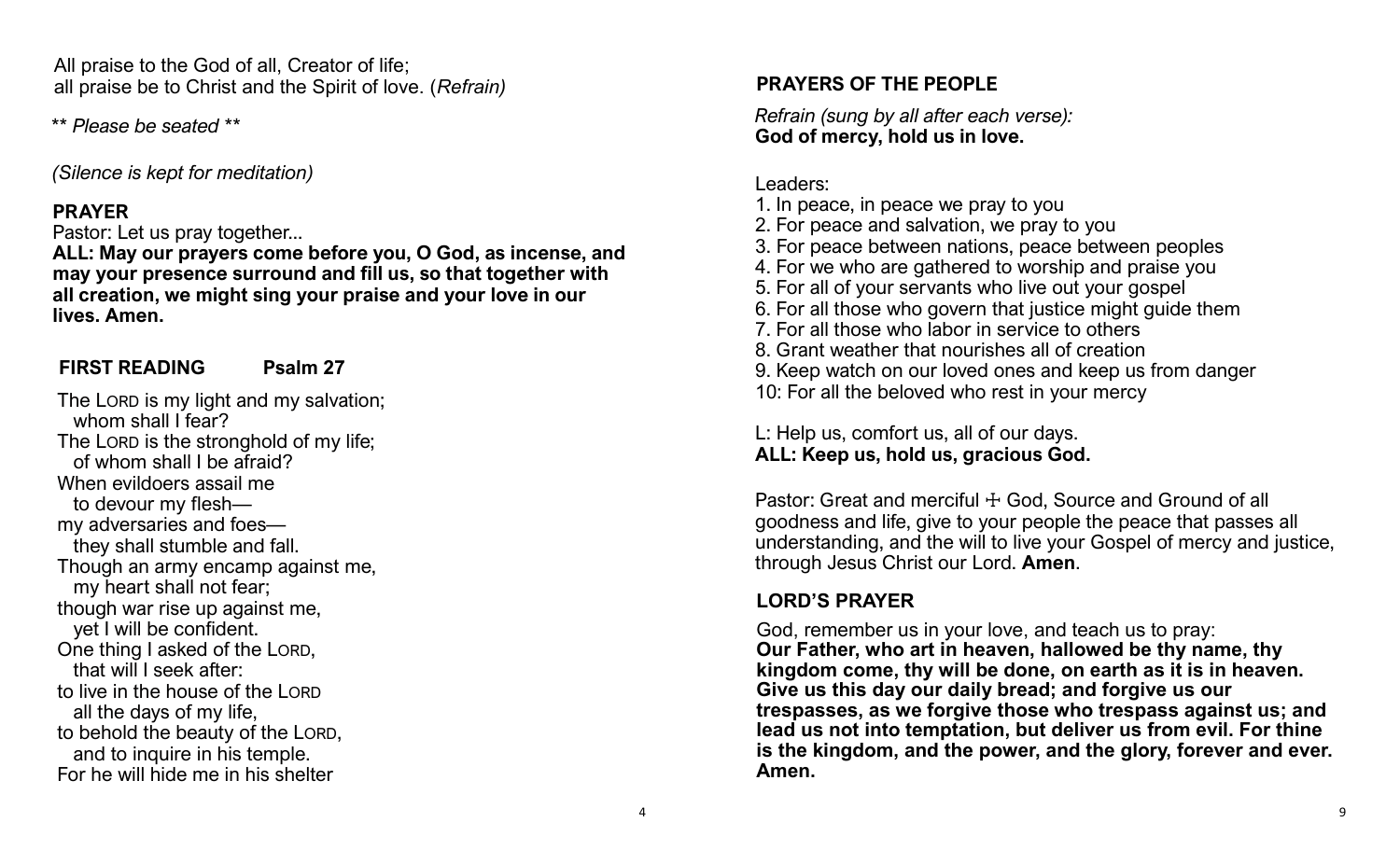### **BLESSING OF THE OFFERING**

*Please drop off offering before or after the services in the plates located just outside the sanctuary. If you're worshipping with us virtually, we invite you to make an offering by sending a check to the church or by visiting our secure online giving page at [www.crossofglory.us.](http://www.crossofglory.us/) Thank you for your generosity!*

#### **THE ANNUNCIATION + MAGNIFICAT**

Leader: An angel went from God to a town called Nazareth to a woman whose name was Mary. The angel said to her, "Rejoice, O highly favored, for God is with you. You shall bear a child, and his name shall be Jesus, the Chosen One of God most high." And Mary said, "I am a servant of my God, I live to do your will."

**ALL:** My soul proclaims your greatness, O God, and my spirit rejoices in you, You have looked with love on your servant here, and blessed me all my life through. Great and mighty are you, O Holy One, strong is your kindness evermore. How you favor the weak and lowly one, humbling the proud of heart.

You have cast the mighty down from their thrones, and uplifted the humble of heart, you have filled the hungry with wondrous things, and left the wealthy no part. Great and mighty are you, O Faithful One, strong is your justice, strong your love, As you promised to Sarah and Abraham, kindness forevermore.

My soul proclaims your greatness, O God, and my spirit rejoices in you, You have looked with love on your servant here, and blessed me all my life through.

 in the day of trouble; he will conceal me under the cover of his tent; he will set me high on a rock. Now my head is lifted up above my enemies all around me, and I will offer in his tent sacrifices with shouts of joy; I will sing and make melody to the LORD. Hear, O LORD, when I cry aloud, be gracious to me and answer me! 'Come,' my heart says, 'seek his face!' Your face, LORD, do I seek. Do not hide your face from me. Do not turn your servant away in anger, you who have been my help. Do not cast me off, do not forsake me, O God of my salvation! If my father and mother forsake me, the LORD will take me up. Teach me your way, O LORD, and lead me on a level path because of my enemies. Do not give me up to the will of my adversaries, for false witnesses have risen against me, and they are breathing out violence. I believethat I shall see the goodness of the LORD in the land of the living. Wait for the LORD; be strong, and let your heart take courage; wait for the LORD!

Leader: The word of the Lord. **ALL: Thanks be to God.**

**SPECIAL MUSIC "Create In Me" CHOIR**